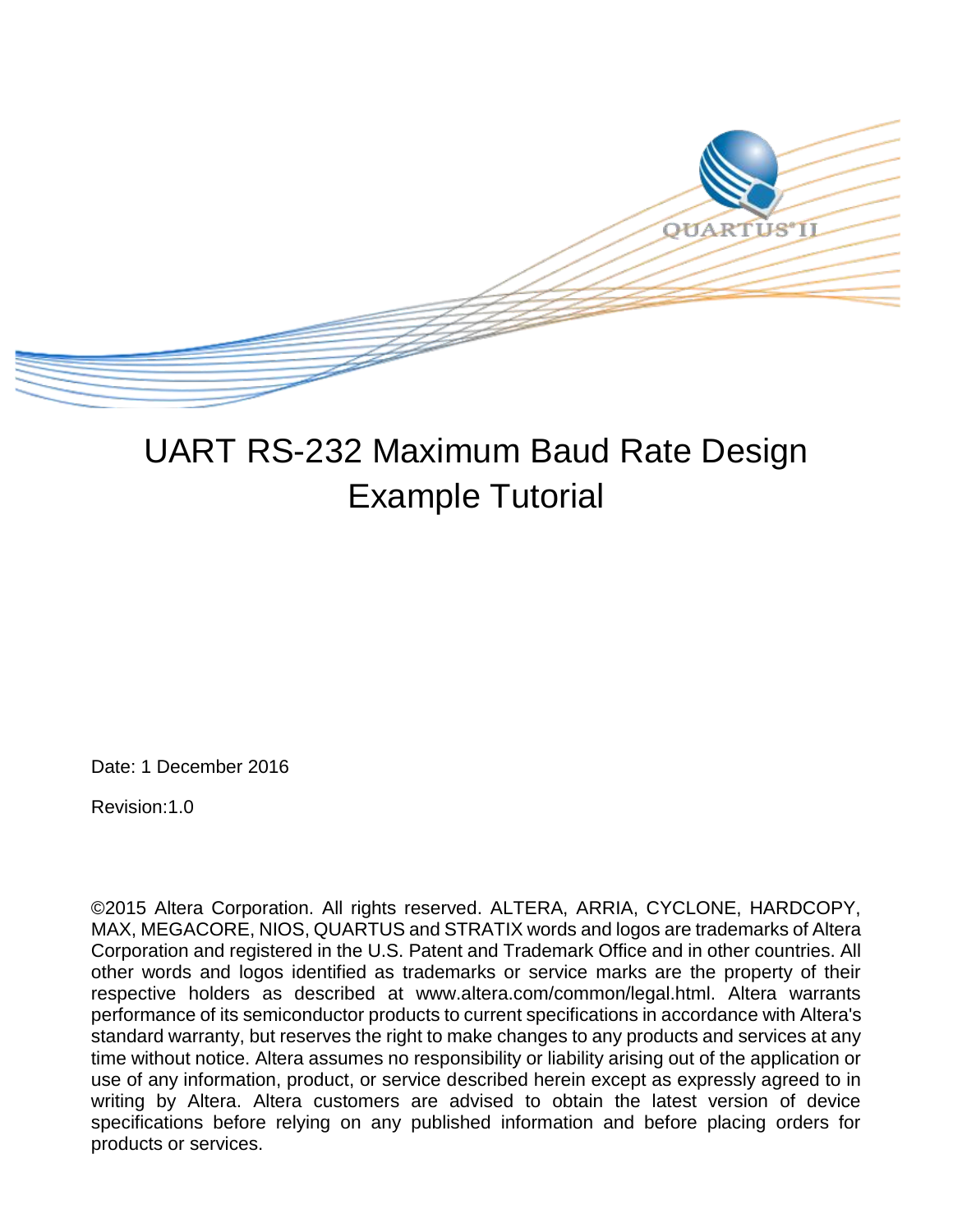## Table of Contents

| 1 | Introduction                         | 3              |
|---|--------------------------------------|----------------|
| 2 | Prerequisite                         | 3              |
| 3 | Requirements                         | 3              |
| 4 | Design Example Files                 | 3              |
| 5 | <b>Block Diagram</b>                 | $\overline{4}$ |
| 6 | <b>Experimental Setup</b>            | 6              |
|   | Generate programming files<br>6.1    | 6              |
|   | 6.2 Program Hardware Image into FPGA | 6              |
|   | 6.3 Run the design                   | 7              |
|   | <b>Revision History</b>              | 9              |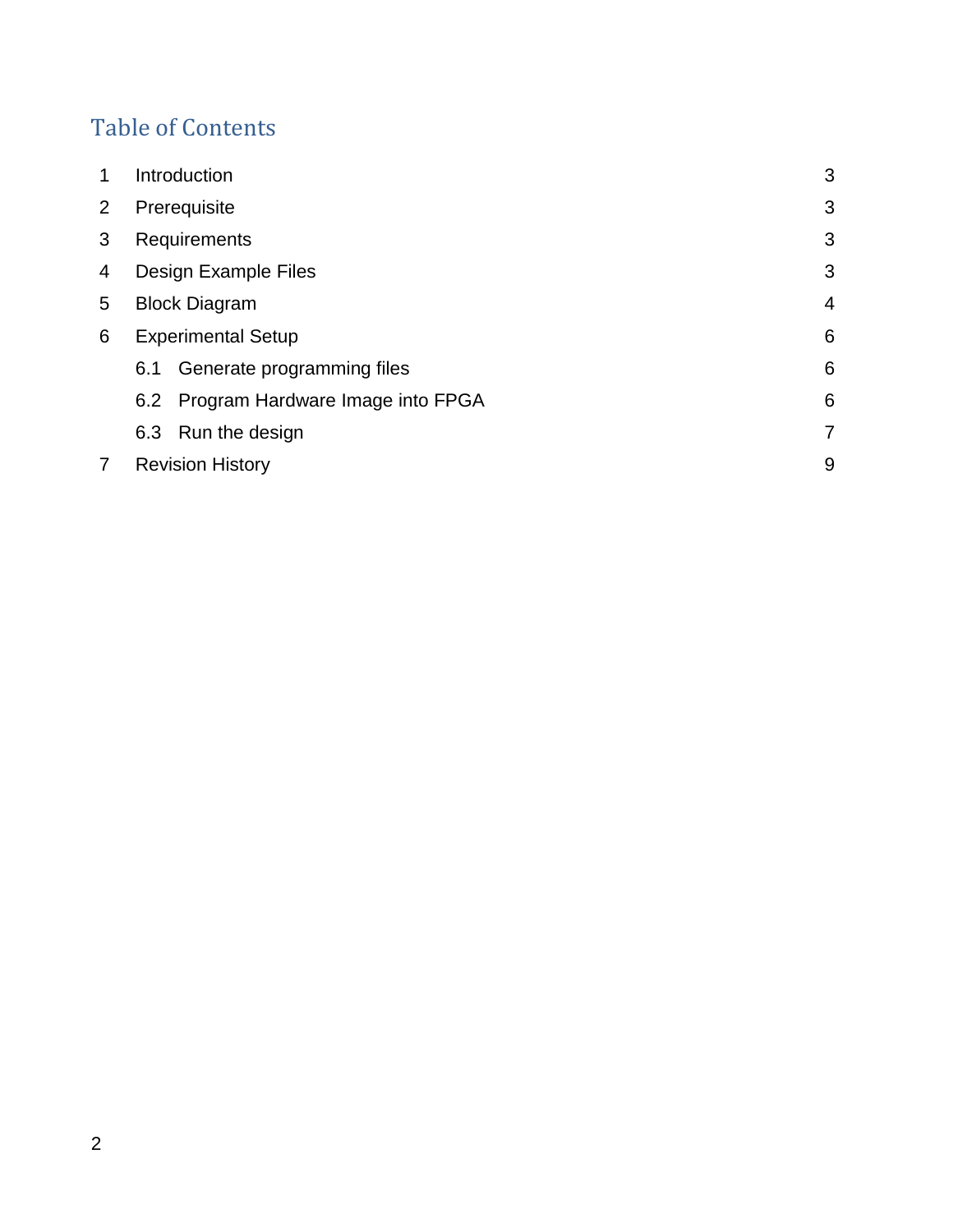## 1. Introduction

This example is a test functionality for UART RS-232 Serial Port IP which contains a NIOS® II processor and Dual UART RS-232 IP. The design example implements a basic UART RS-232 functionality of Variable Baud Rate On real-time basis. This means the developer can set the required Baud Rate of data transfer from NIOS II Application. Furthermore, this design demonstrates a standard method of developing a UART Application with NIOS II.

## 2. Prerequisite

You are required to have knowledge in instantiating and developing a system with a Nios II processor. Altera recommends that you go through the online tutorials and training materials provided on Altera's website before using this design example.

Related information:

- [Nios II Gen2 Software Developer's Handbook](https://www.altera.com/en_US/pdfs/literature/hb/nios2/n2sw_nii5v2gen2.pdf)
- [Embedded Peripherals](https://www.altera.com/en_US/pdfs/literature/ug/ug_embedded_ip.pdf) IP User Guide

## 3. Requirements

The hardware and software requirements for the design example are:

- Cyclone V DE0-Nano SoC board.
- Altera Quartus Prime version 16.1 with Nios II EDS.
- USB cable for programming the device.
- **Two Jumper wire (female).**

## 4. Design Example Files

This design example consists of hardware image and Nios II software. The Application hardware and software images include simple design to run the Dual UART application.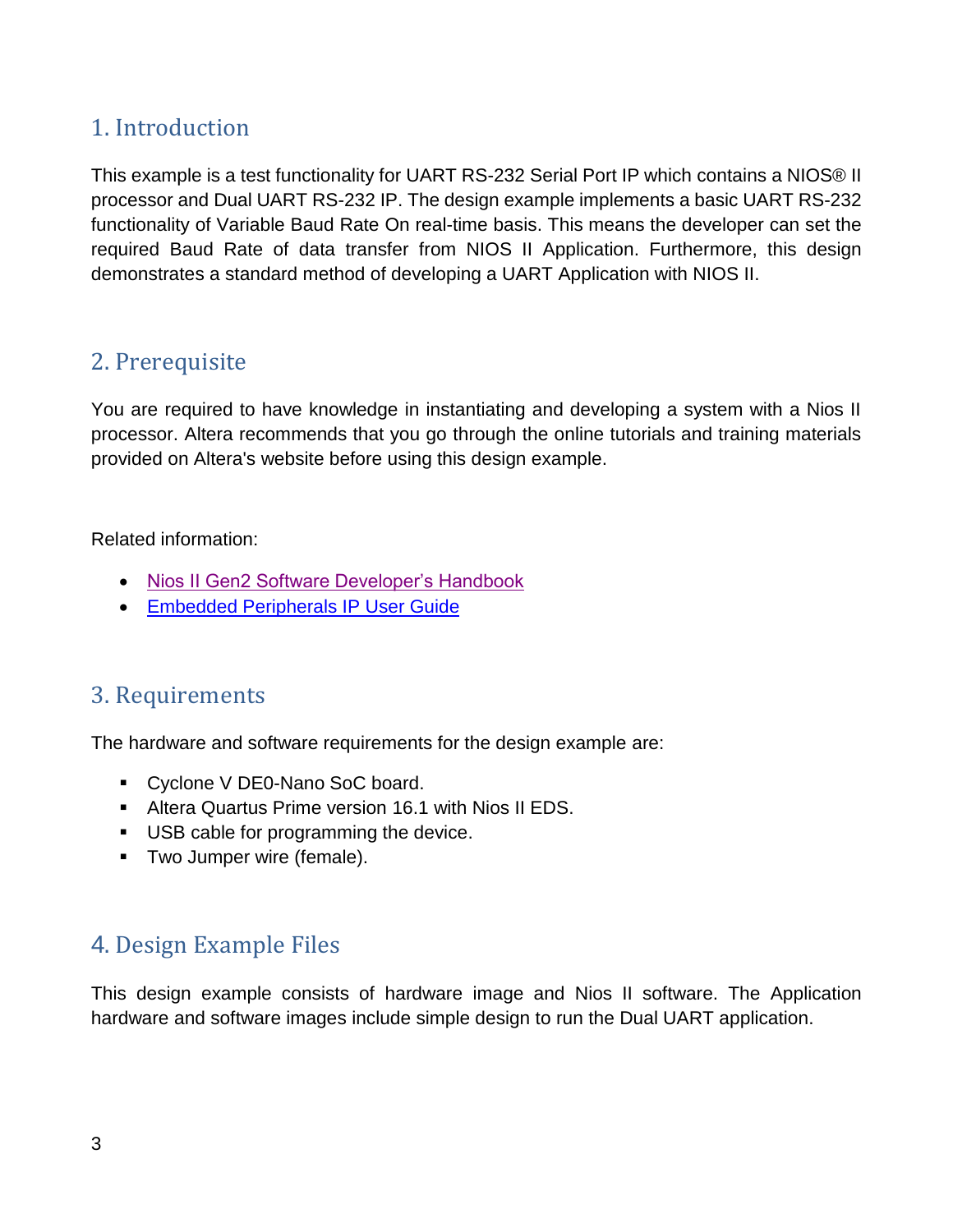| <b>File Name</b>      | <b>Description</b>                                                |
|-----------------------|-------------------------------------------------------------------|
| Output_files/uart.sof | Main Hardware image of the design                                 |
| Software/software.zip | The software files of NIOS II application<br>used in this example |
| Top.v                 | This is the top-level file of the design                          |
| Uart.qsys             | Qsys file of the NIOS II system                                   |

## 5. Block Diagram



**Figure 1: UART RS232 Design Diagram**

Figure 1 shows the various IP blocks within the design example. Details of the connection between each IP blocks can be found in the included Qsys file for this design example. From Figure 1, three main steps can be summarized:

- 1- The UART 1 will send some random characters through TX0.
- 2- The UART 2 will receive the sent characters from UART 1 through RX1.
- 3- NIOS II processor will print out some data on console.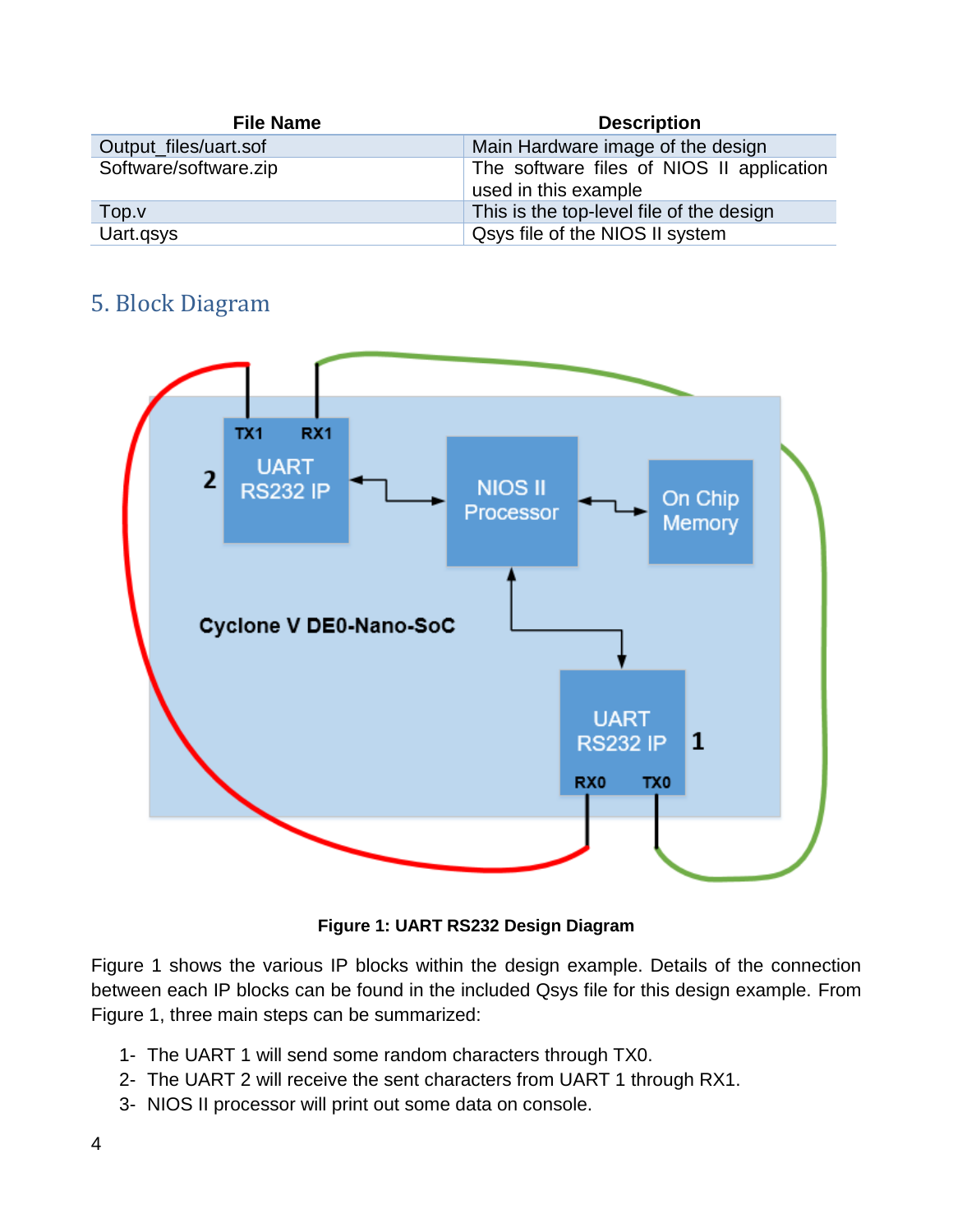4- The colored lines in Figure 1 represent the jumper wires (female) that connect GPIO 0 Pin 1 with GPIO 1 Pin 1. Kindly refer to [Cyclone V DE0-Nano-SOC](http://www.terasic.com.tw/attachment/archive/941/DE0-Nano-SoC_User_manual.pdf) user guide (Page 26). Figure 3-18 from this document can be seen in Figure 2.

**CALIFORNIA DE** 

|                |            |    | <b>GPIO 0 (JP1)</b> |                | GPIO 0<br>PIN1-7 |                |                | $-$ PINI<br>GPIO 1 |              | <b>GPIO 1 (JP7)</b> |                |            |          |
|----------------|------------|----|---------------------|----------------|------------------|----------------|----------------|--------------------|--------------|---------------------|----------------|------------|----------|
| <b>PIN_V12</b> | GPIO_0[0]  | 1  |                     | $\overline{2}$ | GPIO_0[1]        | PIN_AF7        | <b>PIN_Y15</b> | GPIO_1[0]          | $\mathbf{1}$ |                     | $\overline{2}$ | GPIO 1[1]  | PIN_AG28 |
| <b>PIN_W12</b> | GPIO_0[2]  | 3  |                     | 4              | GPIO 0[3]        | PIN_AF8        | PIN AA15       | GPIO 1[2]          | з            |                     | 4              | GPIO 1[3]  | PIN_AH27 |
| PIN_Y8         | GPIO_0[4]  | 5  |                     | 6              | GPIO_0[5]        | PIN_AB4        | PIN AG26       | GPIO_1[4]          | 5            |                     | 6              | GPIO 1[5]  | PIN AH24 |
| PIN W8         | GPIO_0[6]  | 7  |                     | 8              | GPIO_0[7]        | PIN Y4         | PIN_AF23       | GPIO_1[6]          | 7            |                     | 8              | GPIO_1[7]  | PIN AE22 |
| PIN_Y5         | GPIO_0[8]  | 9  |                     | 10             | GPIO_0[9]        | <b>PIN_U11</b> | PIN_AF21       | GPIO_1[8]          | 9            |                     | 10             | GPIO_1[9]  | PIN_AG20 |
|                | <b>5V</b>  | 11 |                     | 12             | <b>GND</b>       |                |                | 5V                 | 11           |                     | 12             | GND        |          |
| <b>PIN T8</b>  | GPIO_0[10] | 13 |                     | 14             | GPIO_0[11]       | <b>PIN_T12</b> | PIN AG19       | GPIO_1[10]         | 13           |                     | 14             | GPIO_1[11] | PIN_AF20 |
| PIN_AH5        | GPIO_0[12] | 15 |                     | 16             | GPIO_0[13]       | PIN_AH6        | PIN AC23       | GPIO_1[12]         | 15           |                     | 16             | GPIO_1[13] | PIN_AG18 |
| PIN_AH4        | GPIO_0[14] | 17 |                     | 18             | GPIO_0[15]       | PIN AG5        | PIN AH26       | GPIO 1[14]         | 17           |                     | 18             | GPIO_1[15] | PIN AA19 |
| PIN_AH3        | GPIO_0[16] | 19 |                     | 20             | GPIO 0[17]       | PIN_AH2        | PIN AG24       | GPIO 1[16]         | 19           |                     | 20             | GPIO 1[17] | PIN AF25 |
| PIN_AF4        | GPIO_0[18] | 21 |                     | 22             | GPIO_0[19]       | PIN_AG6        | PIN_AH23       | GPIO_1[18]         | 21           |                     | 22             | GPIO_1[19] | PIN AG23 |
| PIN_AF5        | GPIO_0[20] | 23 |                     | 24             | GPIO_0[21]       | <b>BIN AE4</b> | PIN AE19       | GPIO_1[20]         | 23           |                     | 24             | GPIO_1[21] | PIN_AF18 |
| <b>PIN_T13</b> | GPIO_0[22] | 25 |                     | 26             | GPIO_0[23]       | <b>PIN_T11</b> | PIN_AD19       | GPIO_1[22]         | 25           |                     | 26             | GPIO_1[23] | PIN AE20 |
| PIN_AE7        | GPIO_0[24] | 27 |                     | 28             | GPIO_0[25]       | PIN AF6        | PIN_AE24       | GPIO_1[24]         | 27           |                     | 28             | GPIO_1[25] | PIN_AD20 |
|                | 3.3V       | 29 |                     | 30             | <b>GND</b>       |                |                | 3.3V               | 29           |                     | 30             | GND        |          |
| PIN_AF9        | GPIO_0[26] | 31 |                     | 32             | GPIO_0[27]       | PIN_AE8        | PIN AF22       | GPIO 1[26]         | 31           |                     | 32             | GPIO_1[27] | PIN_AH22 |
| PIN_AD10       | GPIO_0[28] | 33 |                     | 34             | GPIO_0[29]       | PIN AE9        | PIN_AH19       | GPIO_1[28]         | 33           |                     | 34             | GPIO_1[29] | PIN AH21 |
| PIN_AD11       | GPIO_0[30] | 35 |                     | 36             | GPIO_0[31]       | PIN_AF10       | PIN AG21       | GPIO_1[30]         | 35           |                     | 36             | GPIO_1[31] | PIN_AH18 |
| PIN_AD12       | GPIO_0[32] | 37 |                     | 38             | GPIO 0[33]       | PIN AE11       | PIN AD23       | GPIO_1[32]         | 37           |                     | 38             | GPIO 1[33] | PIN_AE23 |
| PIN AF11       | GPIO_0[34] | 39 |                     | 40             | GPIO_0[35]       | PIN AE12       | PIN AA18       | GPIO_1[34]         | 39           |                     | 40             | GPIO_1[35] | PIN AC22 |

**Figure 2: CV DE0-NANO-SOC GPIO Pin Arrangement (originally from** [here](http://www.terasic.com.tw/attachment/archive/941/DE0-Nano-SoC_User_manual.pdf)**)**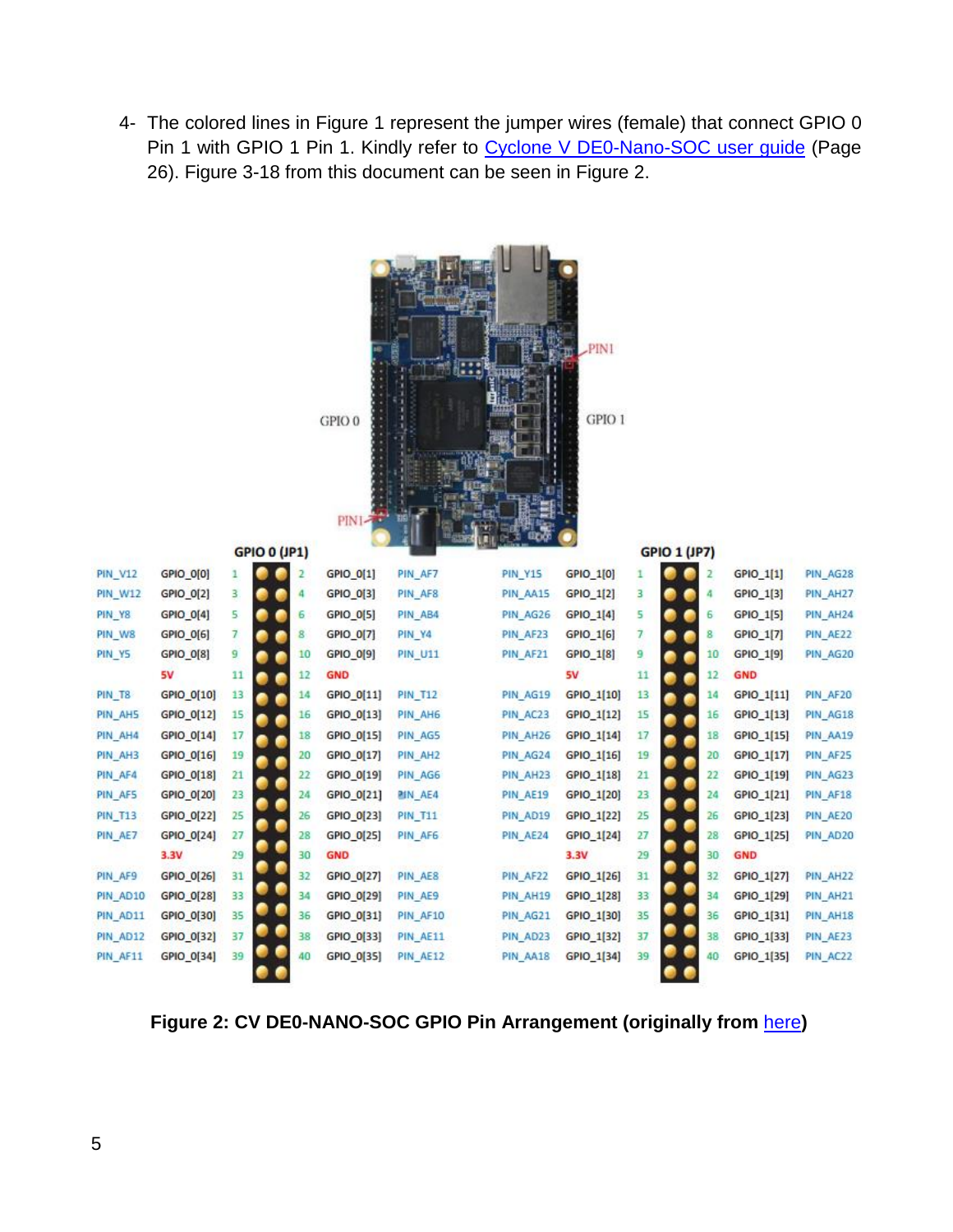## 6. Experimental Setup

#### 6.1 Generate Programming Files

First, follow the steps on Design Store webpage to prepare the design template in Quartus Prime software. The master files are provided together with the design example. You may proceed to program the FPGA run the design without any recompilation or programming file generation. The default programming file "output\_files\uart.sof" can be used to configure the FPGA with the hardware image of this design. If you intend to modify the design, you need to generate qsys and compile the design based on your changes.

#### 6.2 Program Hardware Image Into FPGA

To program the hardware image and Nios II firmware into the board, perform the following steps:

- 1. Connect the USB Blaster cable from PC to the on-board USB Blaster II connector and power up the board.
- 2. Open the "Programmer" in Quartus Prime software, then click "Hardware Setup…" and select "USB-BlasterII".
- 3. Click "Auto Detect" and select "5CSEMA4".
- 4. Right-click on the selected device "5CSEMA4" and select "Change File".
- 5. Open the programming file "output\_files \uart.sof".
- 6. Check the "Program/Configure" checkbox for "5CSEMA4".
- 7. Click "Start" to start programming.
- 8. Make sure the download is successful.
- 9. Power cycle the board.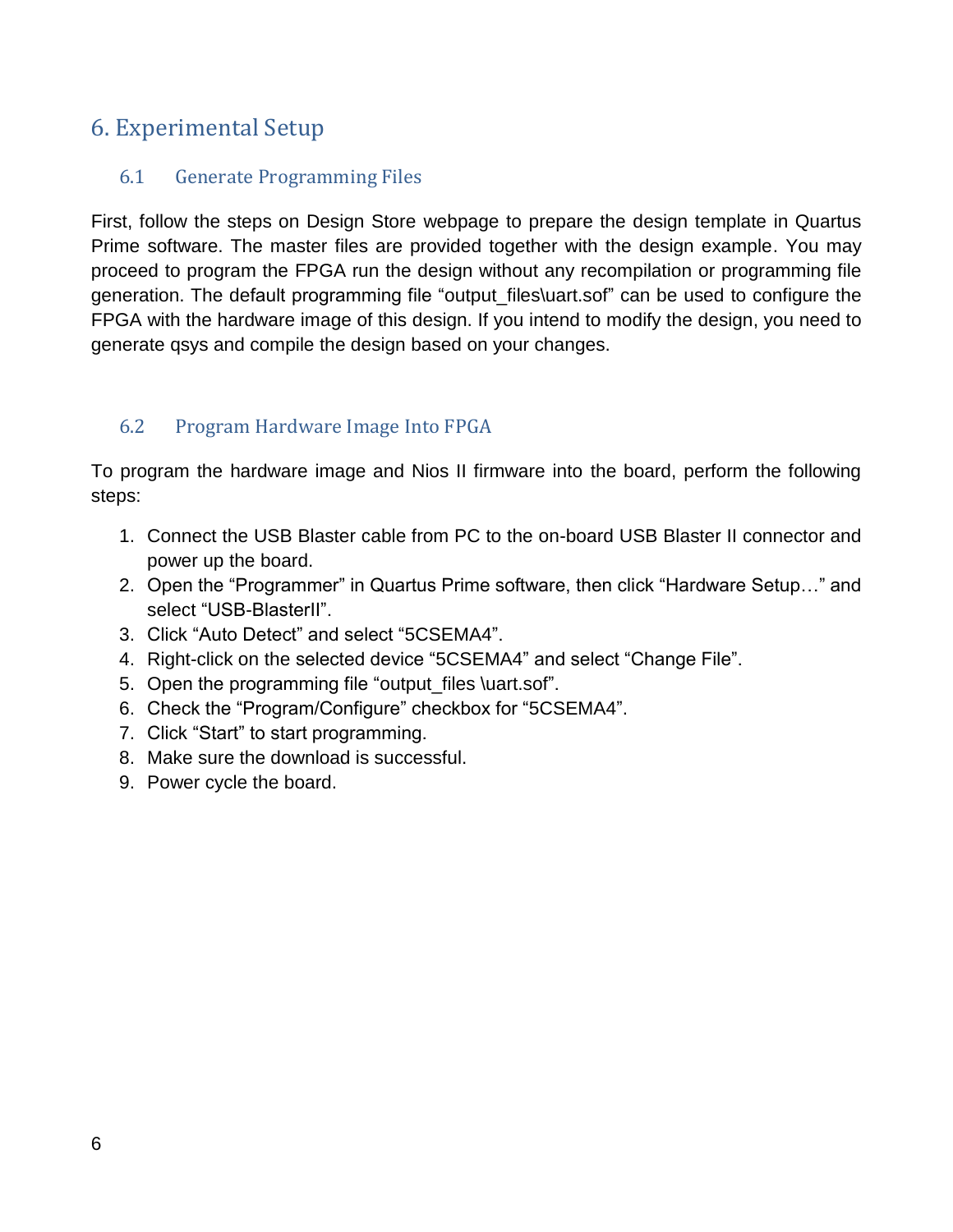| Hardware Setup                                                       | DE-SoC [USB-1]                                                      |                                            |               | <b>JTAG</b><br>Mode: |                       | ▼      | Progress:       |      |
|----------------------------------------------------------------------|---------------------------------------------------------------------|--------------------------------------------|---------------|----------------------|-----------------------|--------|-----------------|------|
|                                                                      | Enable real-time ISP to allow background programming when available |                                            |               |                      |                       |        |                 |      |
| $\mathbb{R}^m$ Start                                                 | File                                                                | Device                                     | Checksum      | Usercode             | Program/<br>Configure | Verify | Blank-<br>Check | Exar |
| $\mathbb{R}^m$ Stop                                                  | <none></none>                                                       | SOCVHPS                                    | 00000000      | <none></none>        |                       |        |                 | Г    |
| <b>60</b> Auto Detect                                                | output files/uart.sof                                               | 5CSEMA4U23                                 | 031BA73F      | 031BA73F             | ☑                     | ш      | П               | Г    |
| X Delete                                                             |                                                                     |                                            |               |                      |                       |        |                 |      |
| ۳<br>Add File                                                        |                                                                     |                                            |               |                      |                       |        |                 |      |
| <b>PP</b> Change File                                                | $\leq$                                                              |                                            |               |                      |                       |        |                 |      |
| Save File                                                            |                                                                     |                                            |               |                      |                       |        |                 |      |
| Add Device<br>1 <sup>4</sup> <sup>th</sup> ∪p<br>↓ <sup>W</sup> Down | <br>(intel)<br>TDI<br><b>SOCVHPS</b><br><b>TDO</b>                  | www.community.com<br>(intel)<br>5CSEMA4U23 | <b>Buttle</b> |                      |                       |        |                 |      |
|                                                                      |                                                                     |                                            |               |                      |                       |        |                 |      |

**Figure 3: Programmer window**

#### 6.3 Run The Design

To setup the environment for Nios II software modification and recompilation, perform the following steps:

- 1. Extract archive files "software\software.zip" to folder "software\UART\_RXTX" and "software\ UART\_RXTX\_bsp".
- 2. Open the "Nios II Software Build Tools for Eclipse" from "Tools" menu in Quartus Prime software.
- 3. Go to "File > Import…", then select "Import Nios II Software Build Tools Project" in "Nios II Software Build Tools Project" folder and click Next.
- 4. Browse to "software\ UART\_RXTX" folder in "Project location" field.
- 5. Enter "UART\_RXTX" in "Project name" field, then click "Finish".
- 6. Repeat step 3 to step 5, but change the "Project location" to "software\ UART\_RXTX\_bsp" folder and change the "Project name" to "UART\_RXTX\_bsp".
- 7. Repeat steps 2 to 6 for Application\_1 and Application\_2 folders.
- 8. You should see the "UART\_RXTX" and "UART\_RXTX\_bsp" directory in "Project Explorer" as shown in Figure 4. The environment is now ready for modification.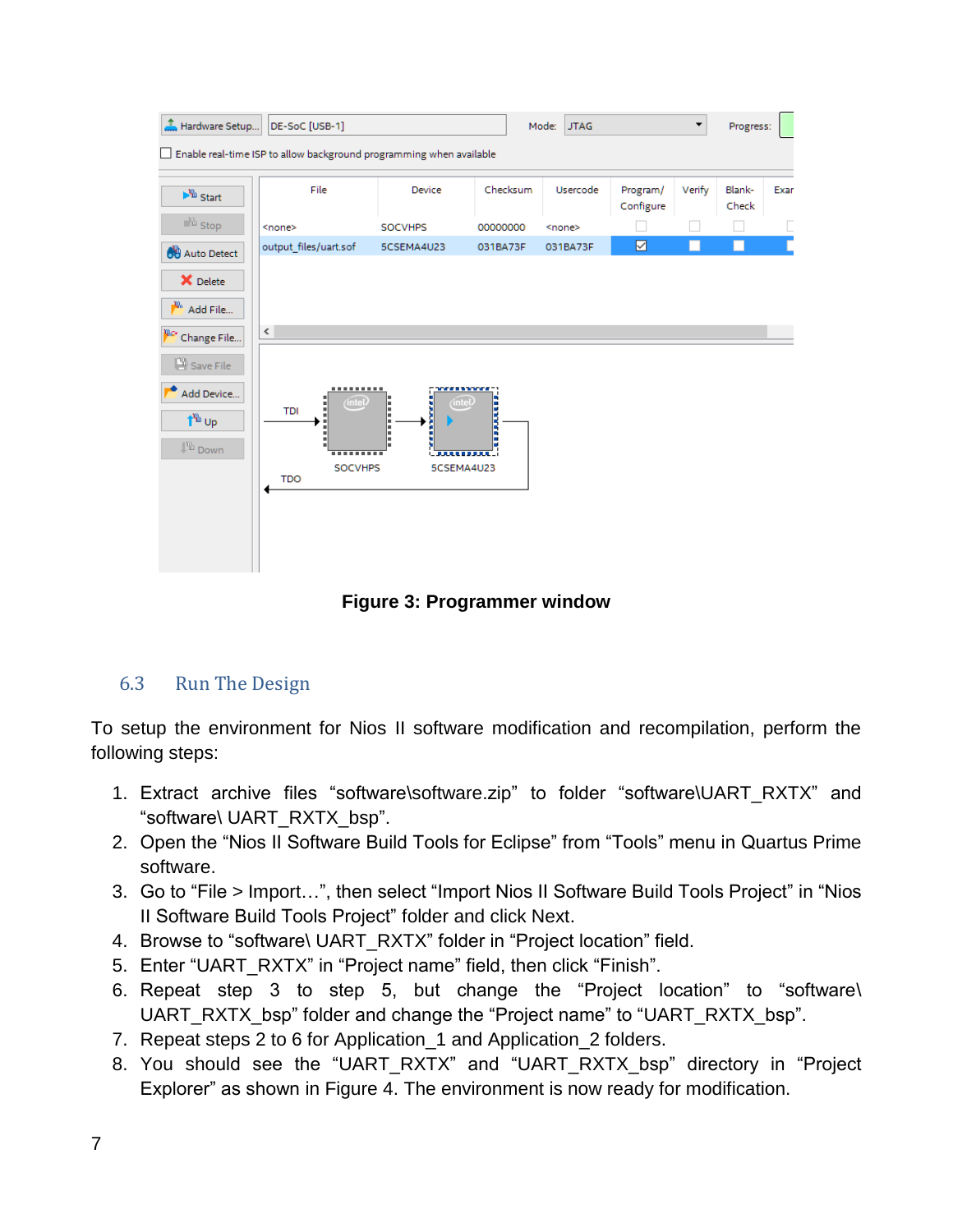Nios II - UART\_RXTX/main.c - Eclipse

File Edit Source Refactor Navigate Search Project Nios II Run Window Help



**Figure 4: Project Explorer window**

The software application of this design contains two main files:

#### 1- **Main.c**

This is the main C file of the application. It contains the random data generation, send, and print out.

#### 2- **UART.c**

This is the main UART functions for read/write operations. This file contains RX and TX buffers, head and tail for data transfer, driver initialization, Interrupt Service Routine (ISR) for UART, data transmission and collection, and registers check procedures.